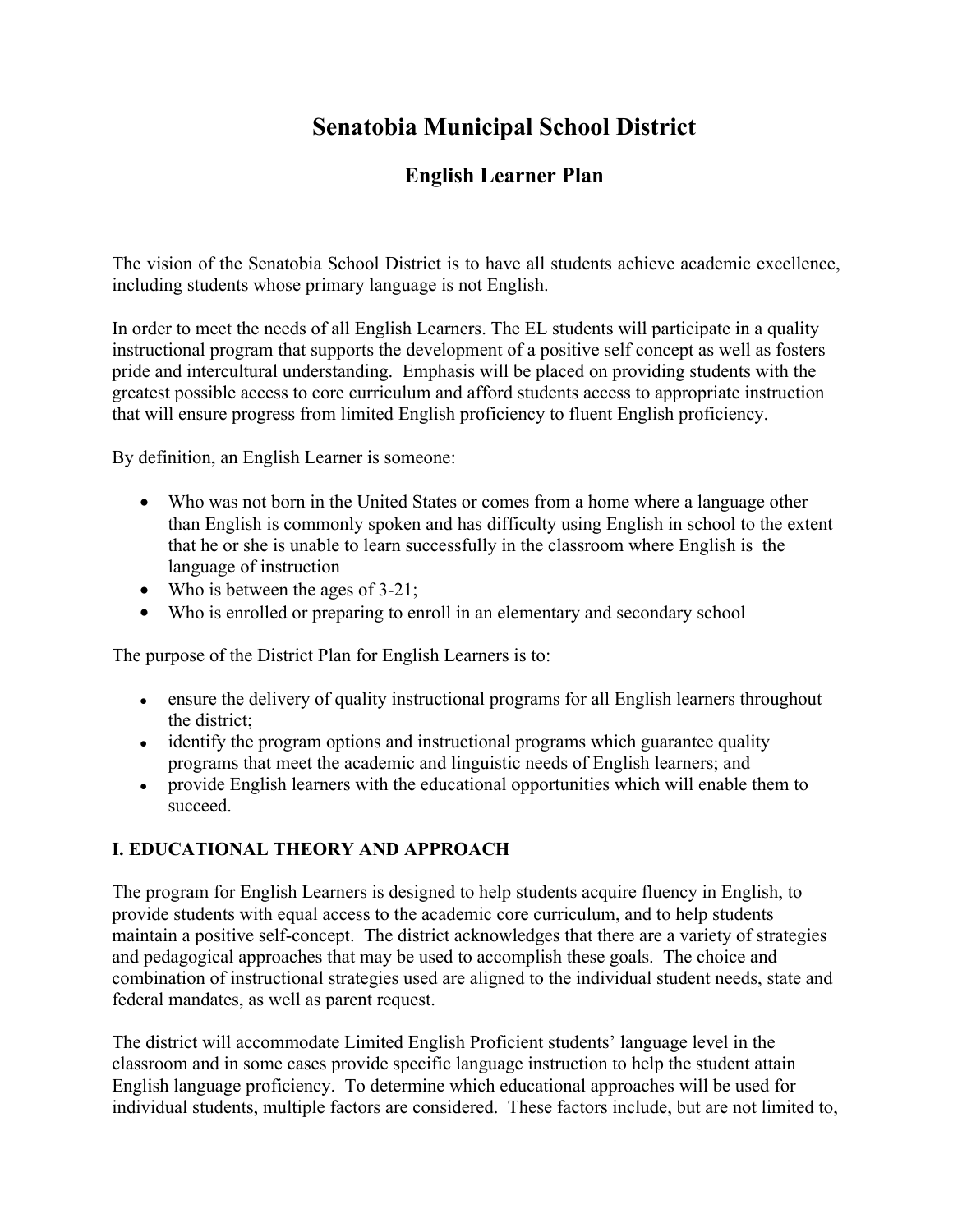English language proficiency data, other evaluation data that may be available, previous school records, teacher recommendations, and input from the district's English Language Coordinator.

The English Learner (EL) program for Senatobia Schools include an EL tutor. The tutor will work with each student on proficiency levels based on identified needs. The majority of the EL student's time is spent with the regular classroom teacher. According to federal guidance, the regular classroom teacher is ultimately accountable for the EL student's progress.

The classroom teacher(s) will be the primary means of content area instruction and are required to accommodate the language needs of EL students using one or more accommodations. In addition, it is recommended that teachers modify lesson plans, classroom structure, and assignments to allow for the most favorable learning environment for EL students. Cultural sensitivity will be encouraged in all learning environments.

All students are expected to master the district's core curriculum goal expectations for each grade level. While it is understood that English language learners may master the content at a different rate than their native English peers, all students are held to the same high academic standards. Alternative measures may be used to assess the progress of English learners who are learning English in addition to or until the student is able to be assessed using mainstream English measures. Multiple measures are used to monitor student progress toward meeting grade level standards.

#### **II. PROGRAM GOALS:**

- Goal 1 an annual increase in the number or percentage of students making progress in learning English (as measured by the LAS Links English language proficiency assessment).
- Goal 2 an annual increase in the number or percentage of students attaining English language proficiency (as measured by the LAS Links English language proficiency assessment).
- Goal 3 to make adequate yearly progress for the district's EL students as measured by State assessments in the areas of mathematics and reading/ language arts.

#### **III. ELIGIBILITY REQUIREMENTS, ASSESSMENT AND PLACEMENT**

All enrolling students in a participating district are required to complete a Home Language Survey. If the Home Language Survey (HLS) indicates that the student's first language is other than English, or a language other than English is spoken in the home, the student is assessed with the LAS Links Initial Assessment of Language Proficiency.

The results of the LAS Links Initial Assessment and grades (if available) from a previous school will indicate whether or not a student will be considered an English Learner (EL).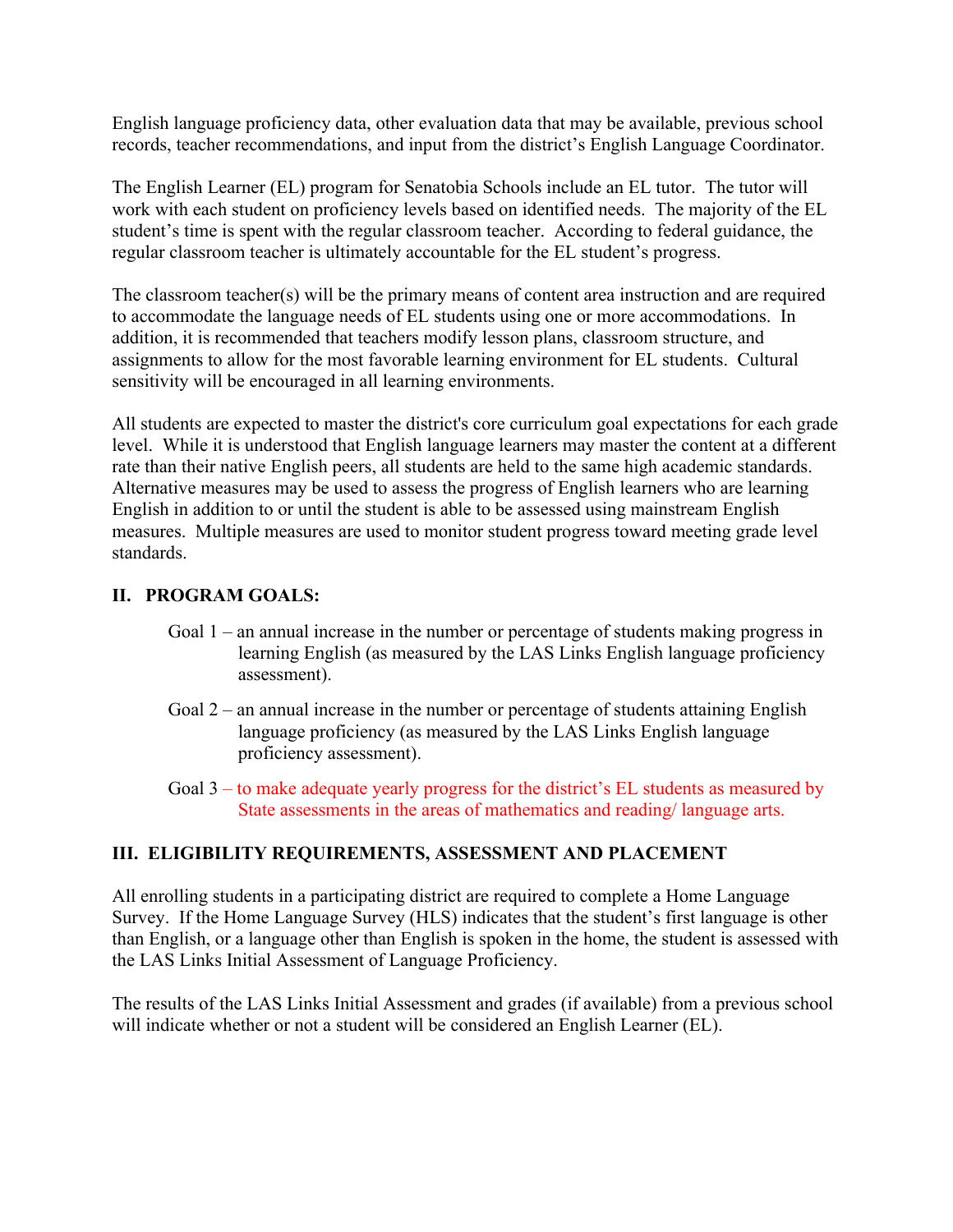The screening process for entry is based on the following:

- Home Language Survey
- LAS Links Initial Proficiency Assessment results
- Prior school records if available
- Interview with parents/guardians

Parental consent for participation must be obtained for each student. This is acquired when the Language Plan is signed by the parent or guardian

### **IV. INSTRUCTIONAL PROGRAM**

Program Description: The district's EL program is an English as a second language program, and the language of instruction is English. The native or primary language may be used for purposes of clarification of concepts and/or instructions.

Planned Instruction/Standards:

- The English learner program is designed to enable ELs to access mainstream curriculum and to achieve their personal best in the school setting as well as to become responsible citizens in the local, national, and worldwide community. Learners can best meet this goal through a standards-based curriculum which is aligned to students' English language proficiency levels.
- The English language proficiency levels are based on the LAS Links English Language Proficiency Assessment
- Classroom teachers and EL tutors model strategies, allow students time to practice concepts, and reinforce academic standards. Instruction is based on Mississippi's academic standards, LAS Links standards, and district standards.

#### **V. PROFESSIONAL DEVELOPMENT**

- Late Monday teacher meetings are held each week. Some of these meetings include what is happening in the district and school as it relates to EL issues along with other professional development opportunities.
- Teachers and administrators attend Mississippi Department of Education sponsored professional development sessions relating to English learners when they are available.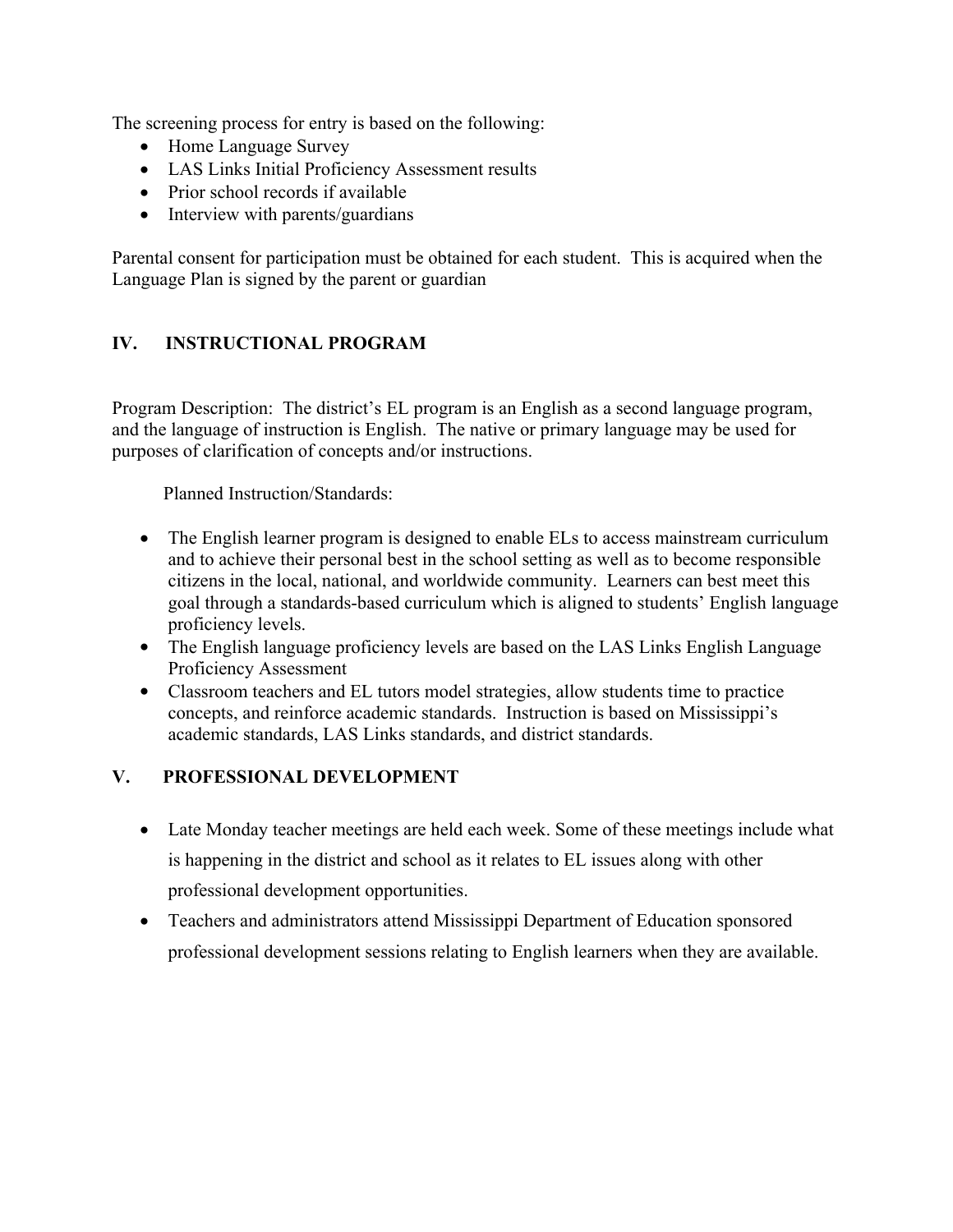### **VI. EXITING STUDENTS FROM THE EL PROGRAM**

The Senatobia Municipal School District exits EL students from the EL program using criteria set by the Mississippi Department of Education. That criteria includes the following:

- A Proficiency Level of 4-5 on the Reading area of the LAS Links Language Proficiency Assessment
- A Proficiency Level of 4-5 on the Writing Area of the LAS Links Language Proficiency Assessment
- An Overall Proficiency Level of 4-5 on the LAS Links Language Proficiency Assessment
- Once a student has entered exit status, they must be monitored for 4 years.

#### **VII. ACCOMMODATIONS/MODIFICATIONS**

Accommodations or modifications or both, when consistent with the normal ongoing delivery of instructional services, may include:

- 1. Administration Strategies:
	- reading text to student in English;
	- paraphrasing directions for tasks in English or in the student's primary language;
	- administering assessments to small groups of students whose primary language is not English to enable paraphrasing in; and
	- allow the student to take the test with the EL tutor who can use alternate wording or define difficult words.
- 2. Processing and Response Strategies:
	- give extended time to take the test
	- use of foreign language dictionaries and glossaries that provide translations to student's primary language;

#### **VIII. ASSESSMENTS**

- LAS Links Initial Assessment of Language Proficiency: The Mississippi Department of Education requires that the LAS Links Assessment of Language Proficiency be given to students whose parents indicate on the Home Language Survey that the student speaks a language other than English. Student performance on this assessment determines entrance into the ELL program.
- LAS Links English Language Proficiency Assessment: The ELPT is the state-wide test that assesses the progress of English learners on an annual basis. Every EL K-12 student who is receiving direct instruction in the EL Program participates in the state mandated ELPT.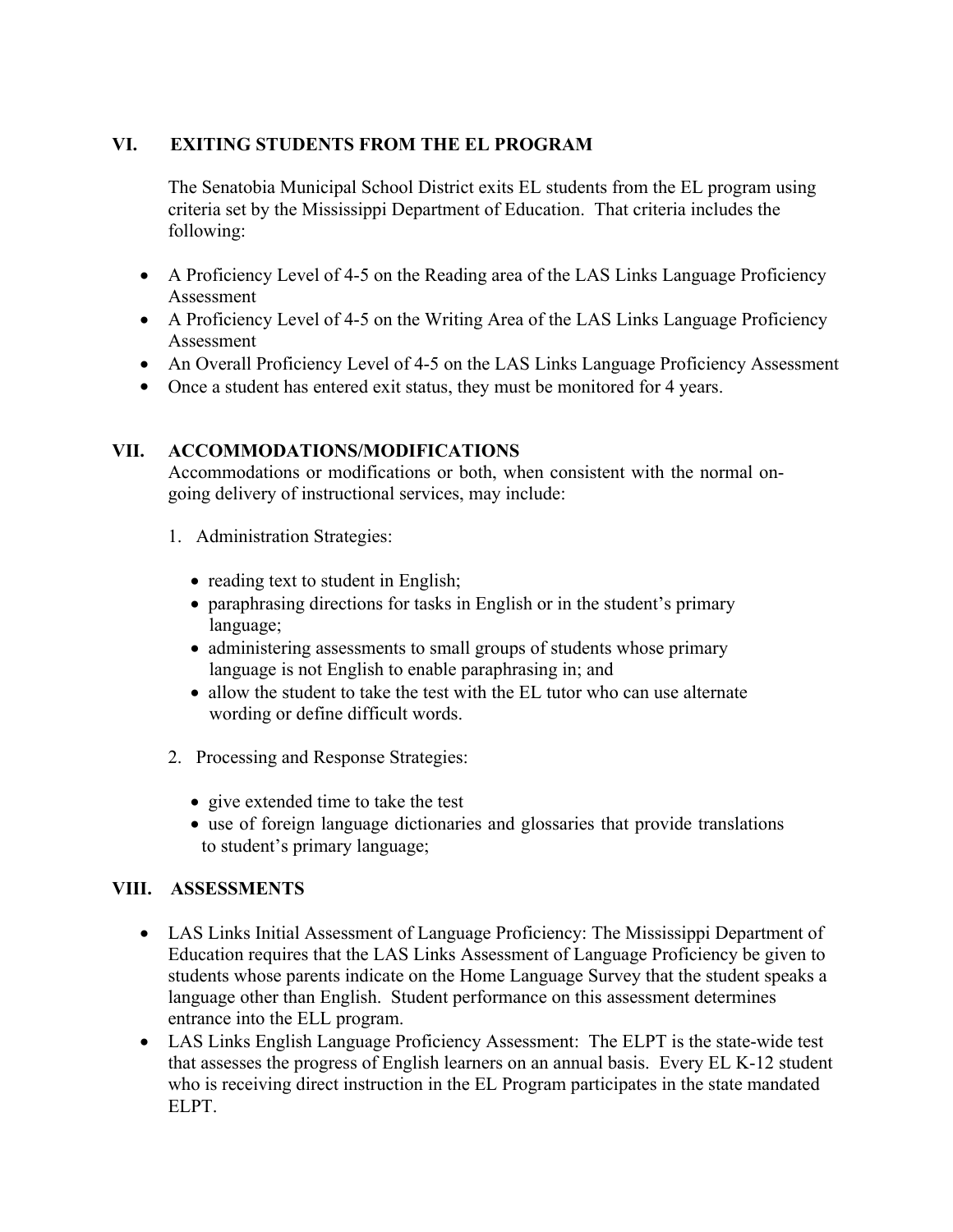• All Other Assessments: ELs participate in all other assessments given in their schools including the Mississippi Department of Education Testing Program. They may participate with accommodations as their English language proficiency allows.

#### **IX. STUDENT PARTICIPATION IN RELATED AND EXTRACURRICULAR ACTIVITIES**

 English learners are encouraged to participate in any related school activities and extracurricular activities that interest them. For example, they are allowed to play sports, participate in band, clubs, and any other program in which all students have access. English learners are eligible for any scholarships for which they qualify. They also receive recognition from community organizations just as all other students receive recognition.

### **X. ADEQUATE YEARLY PROGRESS**

English learner students will participate in the Mississippi Statewide Assessment System. The Senatobia Municipal School District has implemented common assessments for reading and math which are aligned with the Mississippi College and Career Ready Standards and state assessments. EL students are held to the same academic standards as regular students. EL students are mainstreamed into the regular classroom where content-based standards are being taught by highly qualified teachers who are fluent in English and exhibit exceptional written and oral communication skills. Progress on the common assessments will be monitored by both the content teacher and the EL teacher, and remediation and English language instruction will be given as needed. Content teachers will provide the necessary accommodations and modifications to enhance the academic achievement of these students to ensure that students are making adequate yearly progress.

#### **XI. SPECIAL POPULATIONS** (Gifted, talented and special education)

English learners may exhibit academic strengths that warrant a recommendation of gifted/talented by classroom teachers, counselor, or tutor. In such an event, students will be referred to the district's gifted/talented coordinator for review.

Should English learners students display weakness in a skill area, academic ability, or be suspected of having a learning disability, the students will go through the same Tier Process for additional interventions as all students. If they complete Tier III without success, they will be referred to the Special Education Director for continued review.

### **XII. PARENTAL RIGHTS & NOTIFICATION**

- Parents (guardians) will be notified within 30 days of the date identified as an English learner if a student is enrolled at the beginning of the school year and within 10 days thereafter.
- Provision will be made for parents (guardians) to have input into students' initial Program Services Plan if they desire.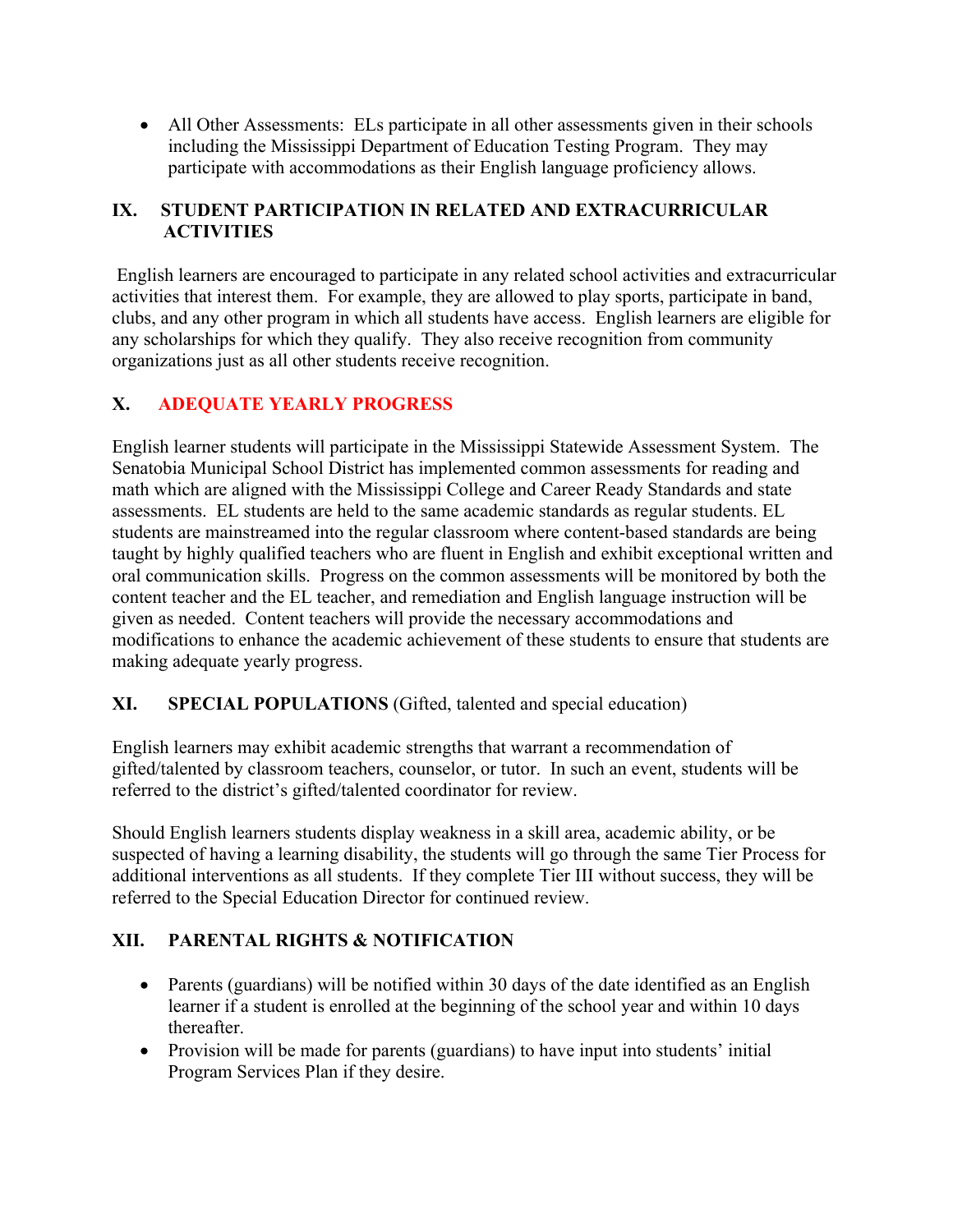- Parents (guardians) of EL students who are designated for an EL program can deny inclusion in the district's program. Such a desire must be documented by the district and included in the student's permanent record.
- Parents (guardians) also may choose to withdraw their child from the EL program at any time. Every effort will be utilized, however, to explain the necessity of such instruction and effort will be made to alleviate any concerns or modify the students' Language Service Plan in order for the child to remain in the program. Should withdrawal be made, it must be documented and included in the student's permanent record.
- Every effort will be made to encourage parent involvement in district activities including providing interpreters for conferences. The Senatobia Municipal School District will work to ensure that parents of EL students are included and are active participants in their child's education.

### **XIII. COMPLAINT RESOLUTION PROCESS:**

Complaints may be resolved in the following manner:

- First, discuss the situation with the EL classroom teacher.
- Second, if the situation cannot be resolved at this level, discuss it with the building principal.
- Third, if the situation cannot be resolved at the building level, discuss it with the EL director.
- Fourth, if the situation cannot be resolved at this level, discuss it with the Superintendent.

### **XIII. PROGRAM EVALUATION**

Evaluation plays a major role in the ELL educational program in the Senatobia Municipal School District. The school district is achieving its goals if the ELL students are making satisfactory progress in acquiring English proficiency and overcoming language barriers to succeed academically. Senatobia Municipal School District's plan was developed using criteria outlined in the Every Student Succeed Act (ESSA), insight from the Office of Civil Rights, and MDE Guidelines for English Language Learners. The plan is evaluated annually by reviewing test data and is adjusted as needed or deemed necessary to further enhance the academic success of the district's English Language Learners.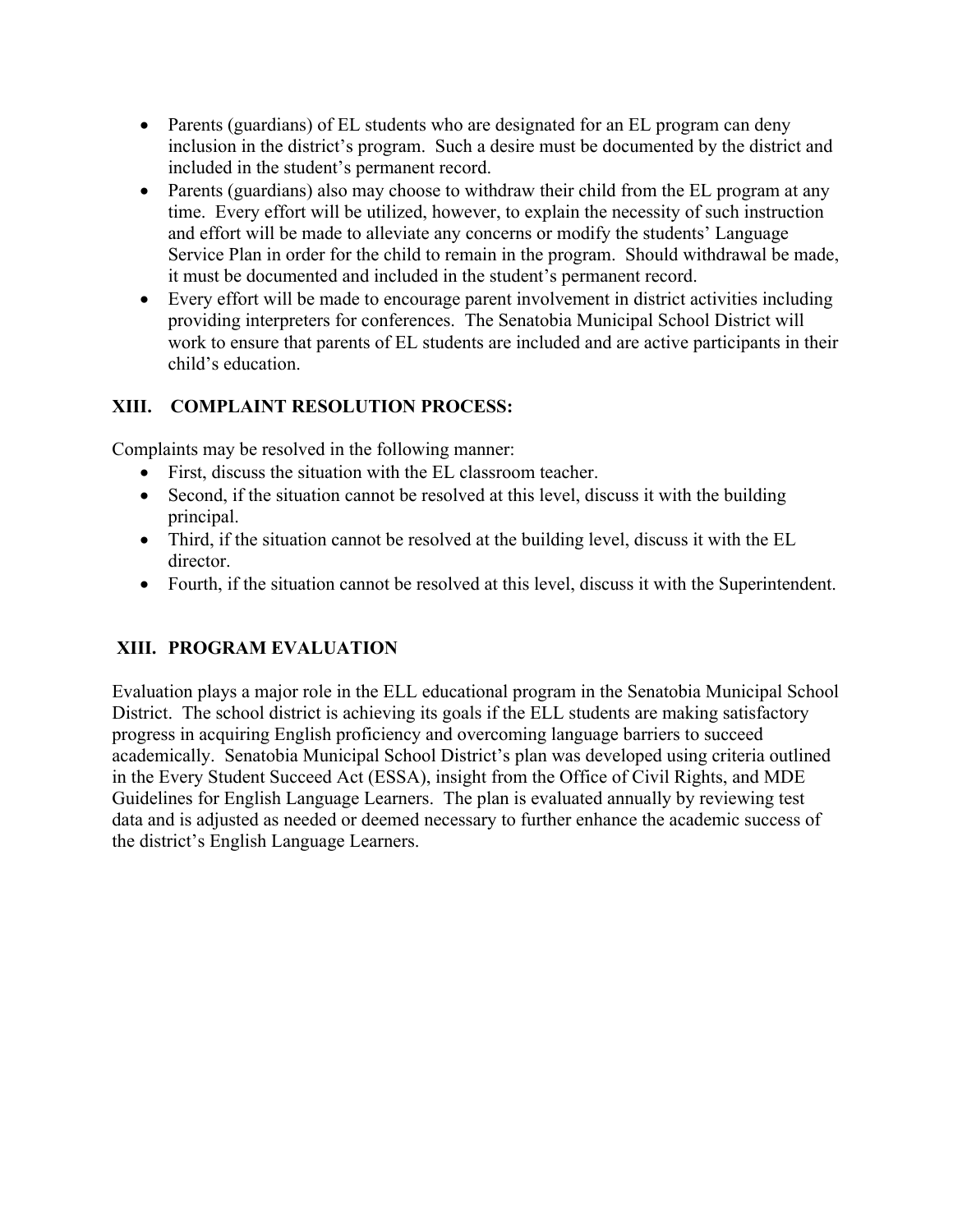### **English Language Learner Plan**

**The vision of DeSoto County Schools is that it will be a system of star schools that ensures academic excellence and ignites a passion for learning for all students, including students whose primary language is not English. In order to meet the needs of English Language Learners (ELL), the district is committed to implementing programs and providing resources that will maximize their potential for reaching English language proficiency while continuing to hold them to the same high academic standards that are expected of all students.**

**DeSoto County Schools' goal for English Language Learners is to provide each student with the English skills necessary to function in an academic and social setting. Linguistically diverse students can achieve academically and socially at the same level as all students given the right tools and strategies. Therefore, DeSoto County Schools is committed to providing professional development and training opportunities to all district employees that work with Limited English Proficient (LEP) students. By providing these opportunities, there will be a heightened awareness of the importance of these students meeting the annual measurable achievement objectives in order to meet the requirements of the state and No Child Left Behind, and to support the vision of being a district of star schools. Through the use of technology, learning tools, resources, supplies and parental involvement activities,**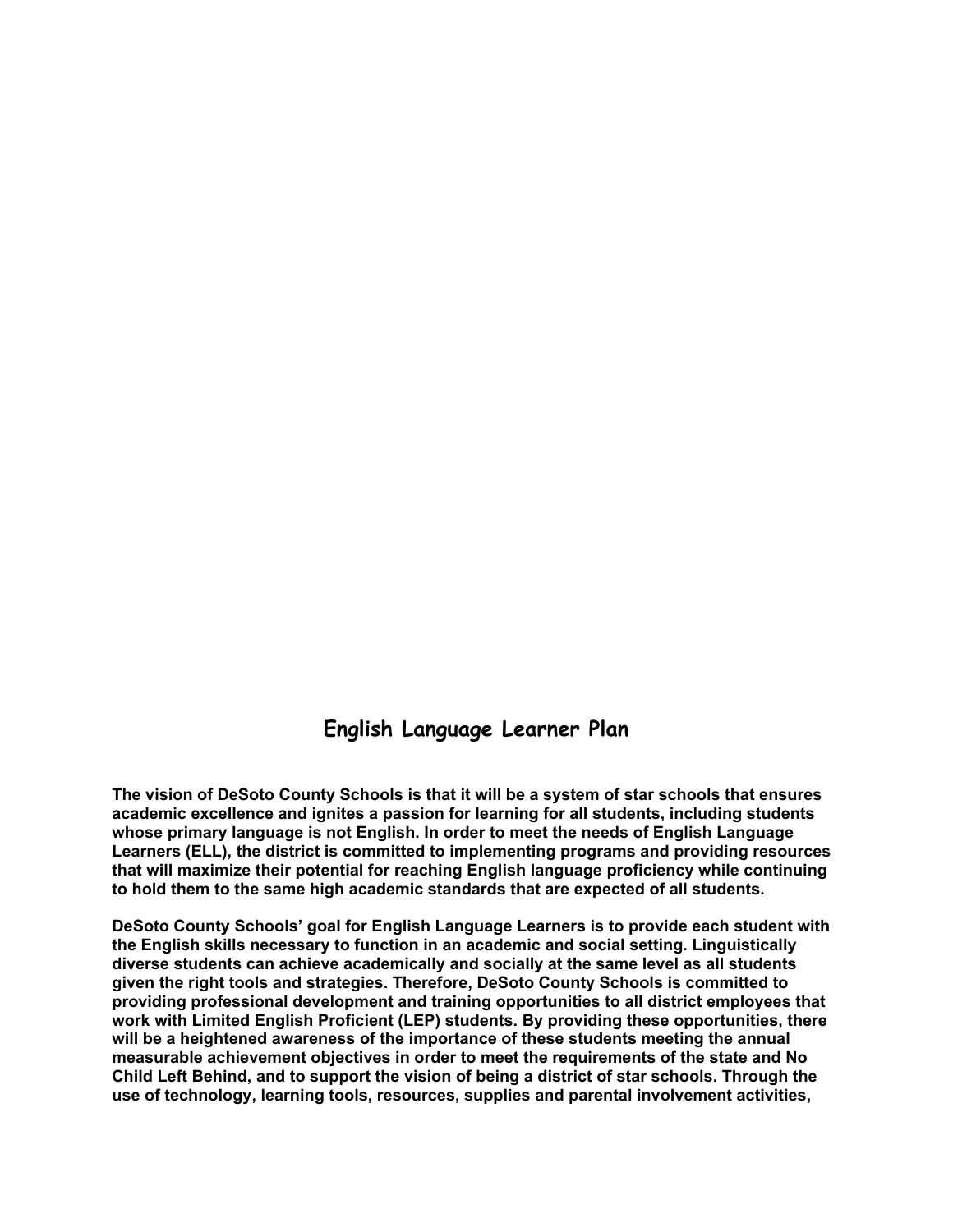**teachers will be more focused on the differences and individual needs of their ELL students which will lead to these students having every opportunity to progress in learning English, attain English proficiency, and meet AYP.**

**The English Language Learner (ELL) program for DeSoto County Schools is a "pull-out" program. The ELL teacher will work with each student in proficiency levels 1-3 a minimum of one session per week and a maximum of two. This session may be one-on-one or a group session depending upon scheduling and needs. This means the majority of the ELL student's time is spent with the regular classroom teacher. According to No Child Left Behind, the regular classroom teacher is ultimately accountable for the ELL student's progress.**

**The ELL teacher stresses to the ELL students and parents that the students' main responsibilities are to (a) pay attention and participate in class as much as possible, (b) attempt all homework, and (c) prepare adequately for tests. If the ELL student does these things, he should not fail the class. An ELL student can fail a class, but documentation including accommodations made, opportunities given to help the student succeed, and what the student did or did not do in response to the teacher's help will be required from the classroom teacher.**

**The success of the ELL student will be a group effort. It will take the instruction and accommodations of the regular classroom teacher and the ELL teacher. It will take the involvement and support of the parents. Ultimately, it will take the efforts and positive attitude of the ELL student.**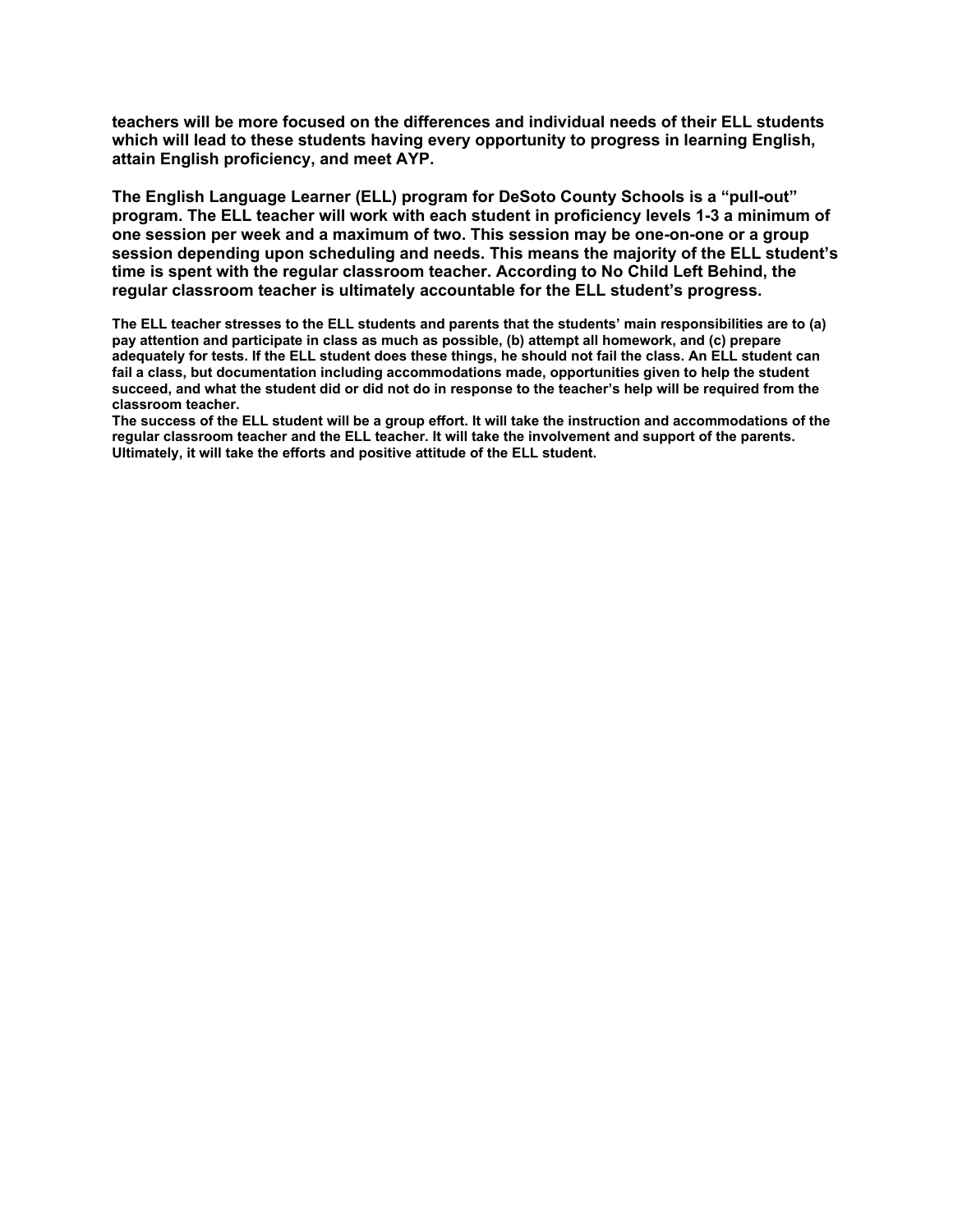#### ELL Plan

# ELL (English Language Learner) Program

#### **Introduction**

English language learners in the Tate County School District represent over 40 Spanish speaking students.

#### **Program Goal**

The goal of the Tate County School District's ELL Program is to develop English language proficiency and c academic language proficiency in English language learners, so that they can function independently in the mainstream classroom setting. To this end, program instruction is conducted in English. The foundation for the curriculum is a standards-based curriculum aligned to the English Language Proficiency .

#### **Identification and Placement**

The Tate County School District identifies and places potential ELL students using the following procedures:

**Screening procedures, entry/exit criterially** 

 If the **home language survey (HLS)** indicates that the student's first language is other than English, speaks a language other than English, or a language other than English is spoken in the home, the student is assessed with the **WIDA-APT**.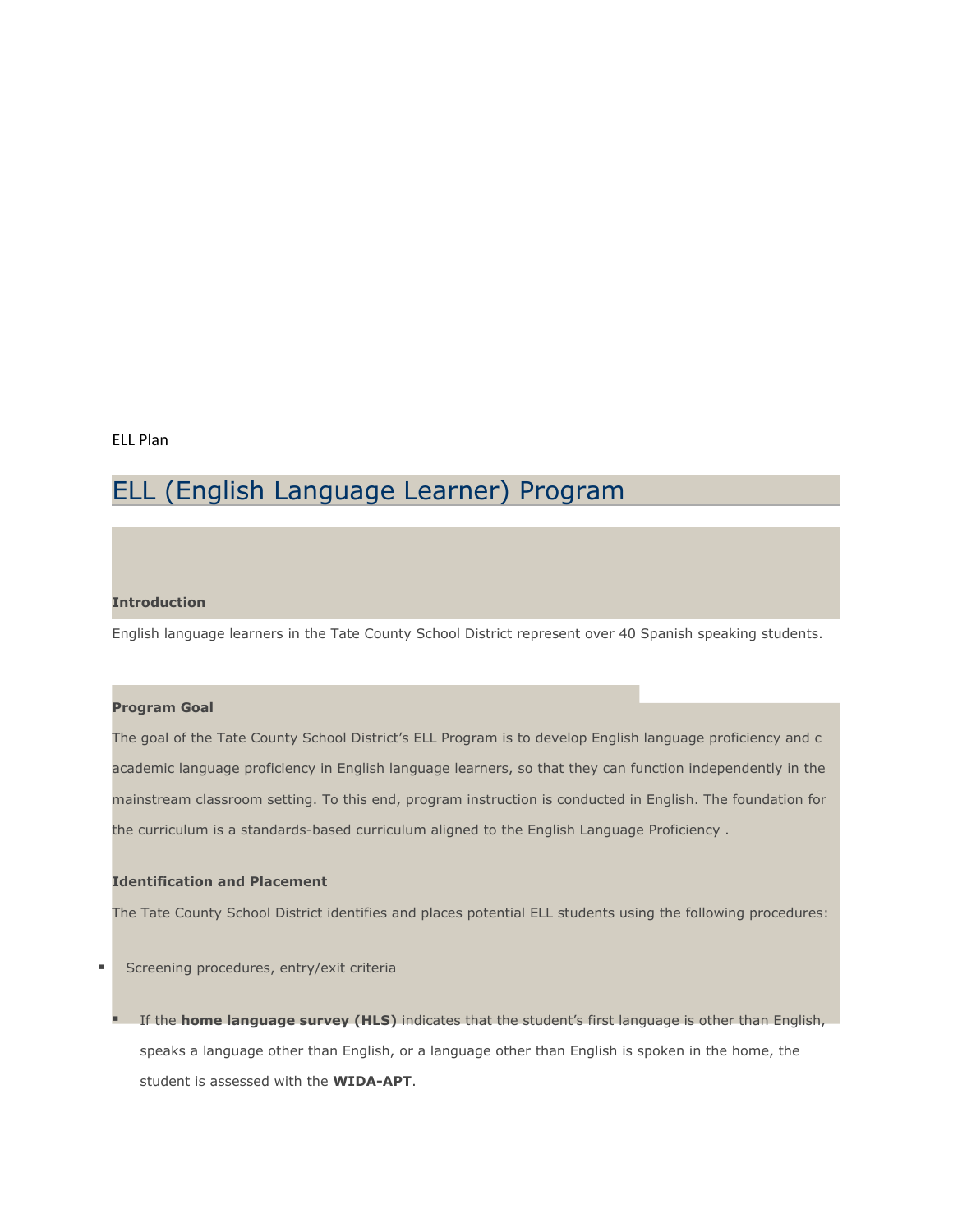- The results of the WIDA-APT and grades (if available) from previous school will indicate whether or not a student will be considered an ELL.
	- The screening process for entry is based on the following:
	- **Intake interview at time of registration** 
		- **Home Language Survey**
		- **WIDA-APT results**
		- **Prior school records if available**
- **Interview with parents/quardians**
- Interview with student

#### **The process for exiting a student is based on the following:**

- **PDE Exit Criteria**
- **WIDA-Access** Results
- **Grades**
- **Input from classroom teachers**
- **•** Other assessments

#### **Instructional Program:**

- Program Description: The District's ELL program is an English as a second language program, and the language of instruction is English. The native or primary language may be used for purposes of clarification of concepts and/or instructions.
	- Planned Instruction/standards
		- The English language learner program is designed to enable Els to access mainstream curriculum and to achieve their personal best in the school setting as well as to become responsible citizens in the local, national, and worldwide community. Learners can best meet this goal through a standards-based curriculum which is aligned to students' English language proficiency levels.
		- The English language proficiency levels are based on the WIDA English Language Proficiency
		- Classroom teachers and EL tutors model strategies, allow students time to practice concepts, and reinforce academic standards. Instruction is based on Mississippi's academic standards, the WIDA standards, and District standards.
		- **Exiting Students from the ELL Program:**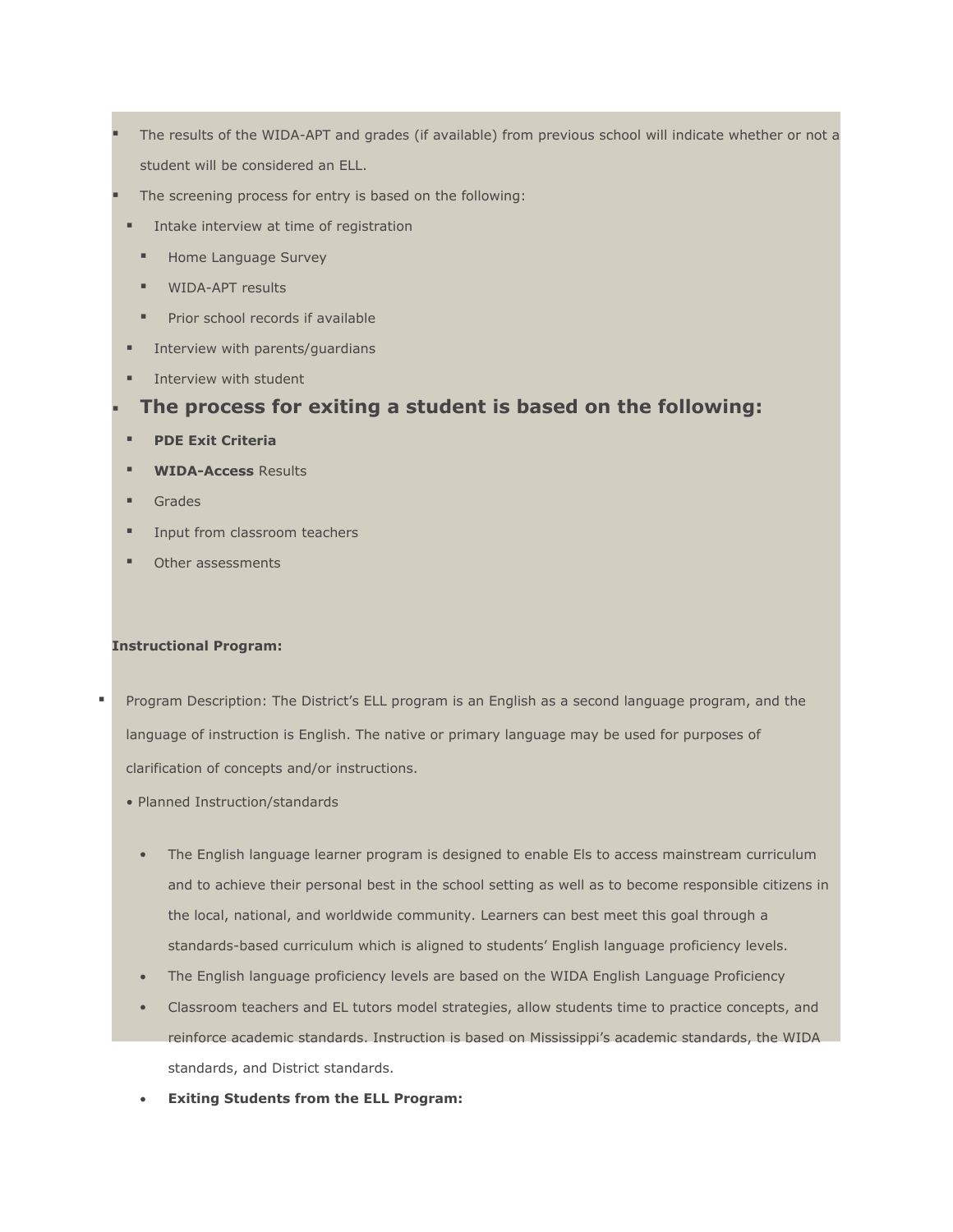- The Tate County School District exits ELL students from the ELL program using criteria set by the state. That criteria uses multiple measures, and they include the following:
- Composite score on the WIDA-Access Assessment
- Grades
- Input from teachers
- Exiting Dually Identified Children (SPED and ELL):
- Unless ELL children enter the school district with an IEP from another school district, they are usually identified as being an English language learner before they are identified as needing special education services.
- ELL children may receive both special education services and English language learner services at the same time.

#### **Assessment**

- **WIDA-Apt:** The WIDA-APT is the screening tool recommended by PDE for entry into the program.
- **WIDA-Access:** The WIDA-Access is PDE's standardized, state-wide test that assesses the progress of English language learners on an annual basis. Every ELL K-12 who is receiving direct instruction in the ELL Program participates in the WIDA-Access.
- **All Other Assessments:** ELLs participate in all other assessments given in their schools. They may participate with accommodations as their English language proficiency allows.
- **Student Participation in Related and Extracurricular Activities:** Ells are encouraged to participate in any related school activities and extracurricular activities that interest them. For example, ELLs play sports, participate in theater programs, clubs, school international days, as well as any and all programs that all students have access to. English language learners are eligible for any scholarships for which they qualify. They also receive recognition from any community organizations just as all other students receive recognition.

**Pupil Services:**

 **Special Education Services:** Special Education Services are available for students with demonstrated need. The district has a structured pre-referral process for ELLs. The district continues to conduct on-going staff development in the area of ELLs and special education.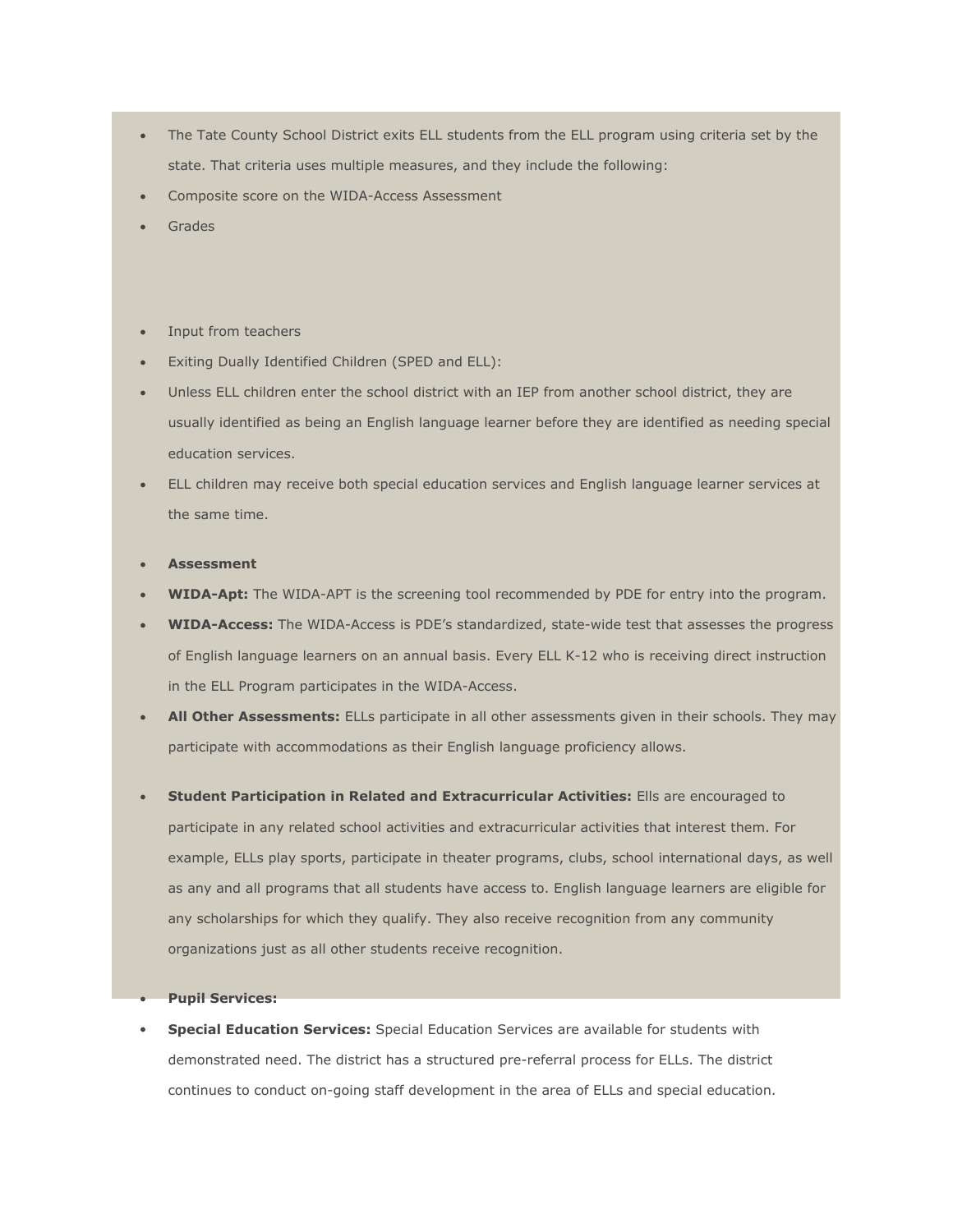- **Counseling:** Guidance counselors are available in every school in the District.
- **Gifted Services:** Gifted Services are available for students who qualify for the gifted program.
- **Health:** Nurses are available in every school in the District.
- **Professional Development**
- **ELL Teachers**
- ELL staff meetings are held on a monthly basis. The staff meetings cover what is happening in the district as it relates to ELL issues as well as professional development opportunities.
- ELL staff members attend workshops related to the profession.

#### **Non-ELL Staff**

- All inductees attend an ELL workshop as part of the inductee program. The workshop will either be face-to-face or online.
- All faculty receive in-service regarding the laws, statutes, and regulations; teaching strategies; culture; and other instructionally related activities.
- All administrators on management team are taking an on-line workshop that relates to English language learners. This differentiated workshop focuses on culture, law, acronyms, strategies, and the data.

#### **Community Involvement**

- Two ELL Open Houses are held in the fall, one is totally in Spanish.
- The ELL department is represented on district and school equity teams.
- The ELL department partners with the health department for flu shots, with the library for literacy needs and library cards, with West Chester University to provide on-going support, and with other community organizations on an as-needed basis.
- **Complaint Resolution Process:** Complaints may be resolved in the following manner:
- First, discuss the situation with the ELL classroom teacher.
- Second, if the situation cannot be resolved at this level, discuss it with the building principal.
- Third if the situation cannot be resolved at the building level, discuss it with the ELL Director.
- Fourth, if the situation cannot be resolved at this level, discuss it with Superintendent/Conservator.